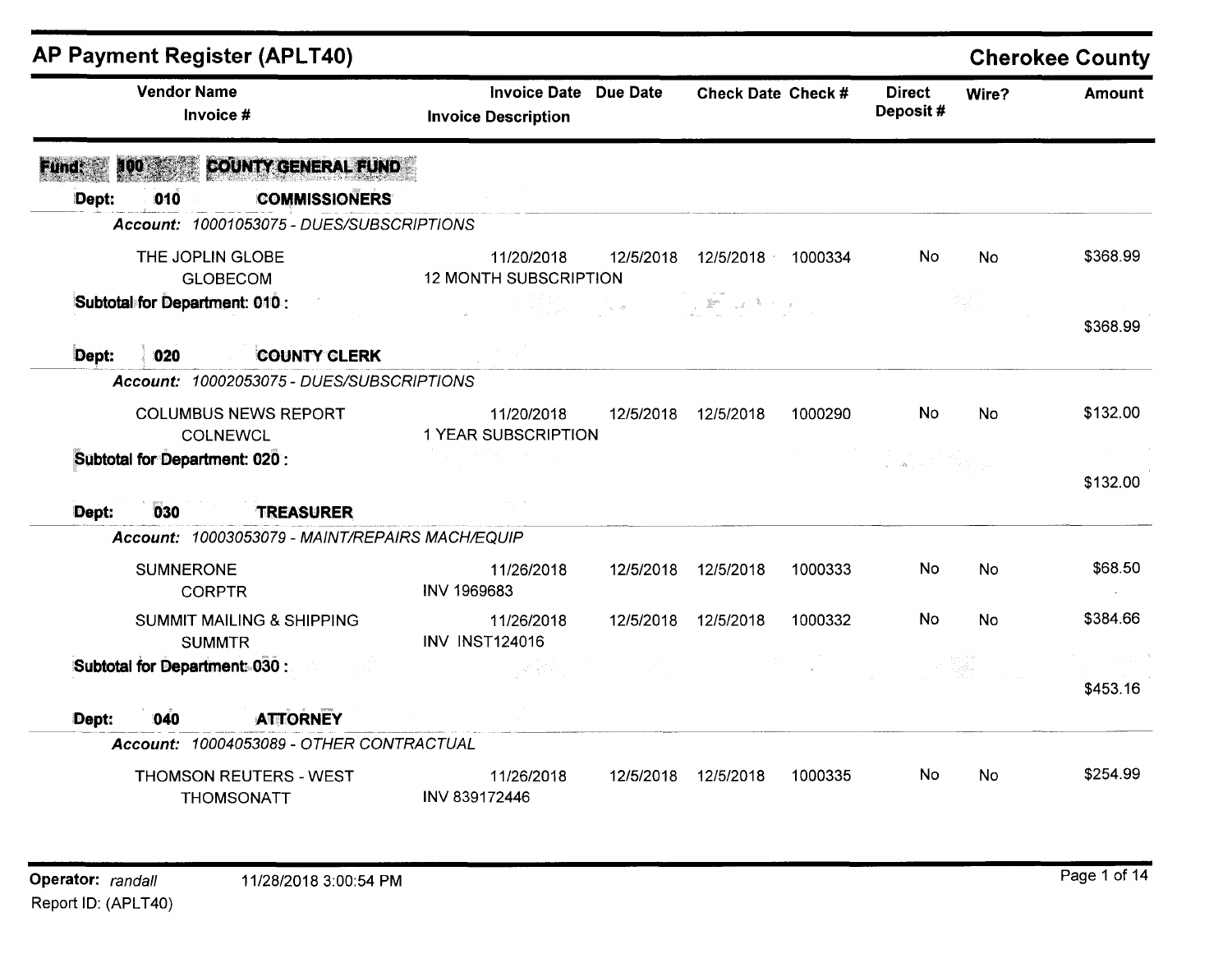| <b>Vendor Name</b>                                    | <b>Invoice Date Due Date</b>             |           | Check Date Check #  |                           | <b>Direct</b> | Wire?     | <b>Amount</b> |
|-------------------------------------------------------|------------------------------------------|-----------|---------------------|---------------------------|---------------|-----------|---------------|
| Invoice #                                             | <b>Invoice Description</b>               |           |                     |                           | Deposit#      |           |               |
| Subtotal for Department: 040 :                        |                                          |           |                     | $\omega_{\rm{max}} = 100$ |               |           | \$254.99      |
| <b>SHERIFF &amp; JAIL</b><br>060<br>Dept:             |                                          |           |                     |                           |               |           |               |
| Account: 10006053022 - EMPLOYEE UNIFORMS/ACCESSORIES  |                                          |           |                     |                           |               |           |               |
| SOUTHERN UNIFORM & EQUIPMENT<br><b>SOUTHSH</b>        | 11/20/2018<br><b>INV 77763</b>           | 12/5/2018 | 12/5/2018           | 1000330                   | No            | <b>No</b> | \$105.99      |
| Account: 10006053025 - PARTS/VEHICLE REPAIRS          |                                          |           |                     |                           |               |           |               |
| NATALINIS AUTOMOTIVE<br><b>NATSH</b>                  | 11/28/2018<br>INV 687926, 687980, 687983 | 12/5/2018 | 12/5/2018           | 1000314                   | No            | <b>No</b> | \$86.37       |
| NATALINIS AUTOMOTIVE<br><b>NATSH</b>                  | 11/28/2018<br>INV 687926, 687980, 687983 | 12/5/2018 | 12/5/2018           | 1000314                   | No.           | <b>No</b> | \$21.49       |
| NATALINIS AUTOMOTIVE<br><b>NATSH</b>                  | 11/28/2018<br>INV 687926, 687980, 687983 | 12/5/2018 | 12/5/2018           | 1000314                   | No.           | No.       | \$4.36        |
| <b>Account: 10006053029 - MISC SUPPLIES</b>           |                                          |           |                     |                           |               |           |               |
| <b>CINTAS CORP</b><br><b>CINTASH</b>                  | 11/28/2018<br>INV 8403847440             |           | 12/5/2018 12/5/2018 | 1000290                   | <b>No</b>     | <b>No</b> | \$115.63      |
| Account: 10006053072 - GAS, ELECTRIC, WATER           |                                          |           |                     |                           |               |           |               |
| PRO SOLUTIONS, LLC<br><b>PROSH</b>                    | 11/20/2018<br><b>GAS SALES</b>           | 12/5/2018 | 12/5/2018           | 1000320                   | No            | No        | \$103.94      |
| Account: 10006053074 - TELEPHONE BILLS                |                                          |           |                     |                           |               |           |               |
| COLUMBUS TELEPHONE COMPANY<br><b>COLTELSH</b>         | 11/28/2018<br>ACCT 171                   | 12/5/2018 | 12/5/2018           | 1000290                   | <b>No</b>     | No.       | \$46.47       |
| Account: 10006053080 - MAINTENANCE/BLDGS & GROUNDS    |                                          |           |                     |                           |               |           |               |
| <b>VITAL SIGNS</b><br><b>VITALSH</b>                  | 11/20/2018<br><b>INV 6546A</b>           |           | 12/5/2018 12/5/2018 | 1000340                   | No            | No        | \$240.00      |
| <b>BUTCH'S PEST CONTROL SERVICE</b><br><b>BUTCHSH</b> | 11/20/2018<br><b>MONTHLY SPRAY</b>       |           | 12/5/2018 12/5/2018 | 1000290                   | No            | <b>No</b> | \$75.00       |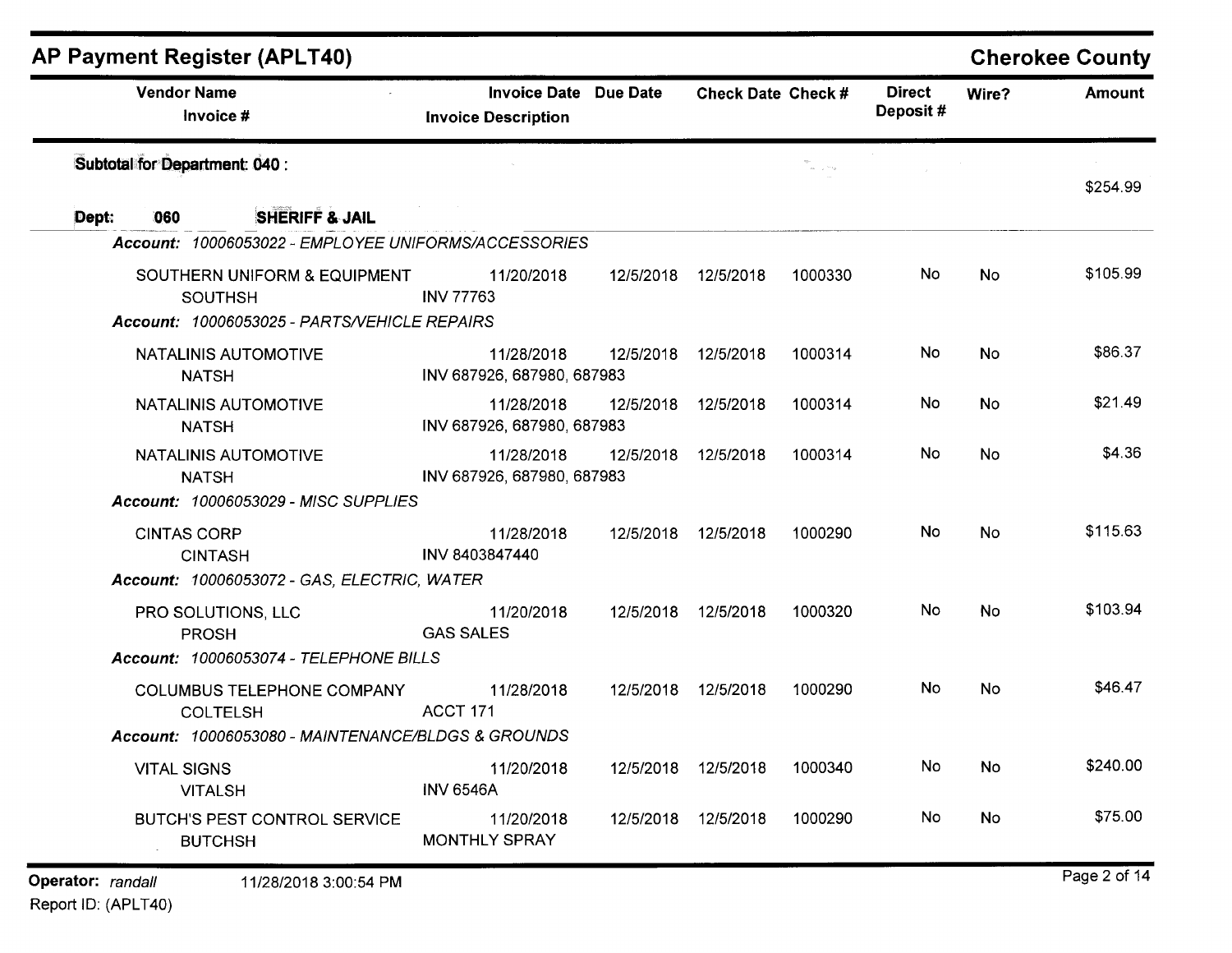| <b>Vendor Name</b>                                                                         | <b>Invoice Date Due Date</b>            |           | Check Date Check # |         | <b>Direct</b> | Wire?     | <b>Amount</b> |
|--------------------------------------------------------------------------------------------|-----------------------------------------|-----------|--------------------|---------|---------------|-----------|---------------|
| Invoice #                                                                                  | <b>Invoice Description</b>              |           |                    |         | Deposit#      |           |               |
| Account: 10006053089 - OTHER CONTRACTUAL                                                   |                                         |           |                    |         |               |           |               |
| <b>JIMMY D OBERBECK</b><br><b>OBERSH</b><br>Account: 10006053737 - INMATE PERSONAL ITEMS   | 11/26/2018<br><b>TRANSPORT</b>          | 12/5/2018 | 12/5/2018          | 1000306 | No            | <b>No</b> | \$130.00      |
| <b>CHARM-TEX INC</b><br><b>CHARMSH</b>                                                     | 11/26/2018<br>INV 0176920               | 12/5/2018 | 12/5/2018          | 1000290 | No.           | <b>No</b> | \$45.90       |
| Subtotal for Department: 060 :<br>To a series                                              |                                         |           |                    |         |               |           | \$975.15      |
| <b>DISTRICT COURT</b><br>Dept:<br>070<br>Account: 10007053021 - PRINTING/OFFICE SUPPLIES   |                                         |           |                    |         |               |           |               |
| ETTINGER'S OFFICE SUPPLY<br>ETTDO3<br><b>Account: 10007053029 - MISC SUPPLIES</b>          | 11/26/2018<br>INV 5115000               | 12/5/2018 | 12/5/2018          | 1000298 | No.           | <b>No</b> | \$349.90      |
| REDWOOD TOXICOLOGY LABORATORY<br><b>REDWOODDC</b><br>Account: 10007053073 - TRANSPORTATION | 11/26/2018<br><b>INV 666146</b>         | 12/5/2018 | 12/5/2018          | 1000324 | No.           | No        | \$206.25      |
| <b>MAC YOUNG</b><br><b>YOUNGDC</b><br>Account: 10007053089 - OTHER CONTRACTUAL             | 11/26/2018<br><b>TRANSPORTATION</b>     | 12/5/2018 | 12/5/2018          | 1000311 | No            | No        | \$83.77       |
| <b>DOUGLAS ROPER STEELE</b><br><b>STEELEDC</b>                                             | 11/20/2018<br>MONTHHLY ATTY/CO CONTRACT | 12/5/2018 | 12/5/2018          | 1000295 | No            | <b>No</b> | \$2,750.00    |
| <b>CANDACE BREWSTER GAYOSO</b><br><b>GAYOSODC</b>                                          | 11/20/2018<br>MONTHLY ATTY/CO CONTRACT  | 12/5/2018 | 12/5/2018          | 1000290 | No.           | No        | \$2,750.00    |
| <b>MELANIE BINGHAM</b><br><b>BINGDC</b>                                                    | 11/20/2018<br>MONTHLY ATTY/CO CONTRACT  | 12/5/2018 | 12/5/2018          | 1000313 | No            | No        | \$2,750.00    |
| JOANNA L DERFELT<br><b>DERFDC</b>                                                          | 11/20/2018<br>MONTHLY ATTY/CO CONTRACT  | 12/5/2018 | 12/5/2018          | 1000307 | No            | No        | \$2,750.00    |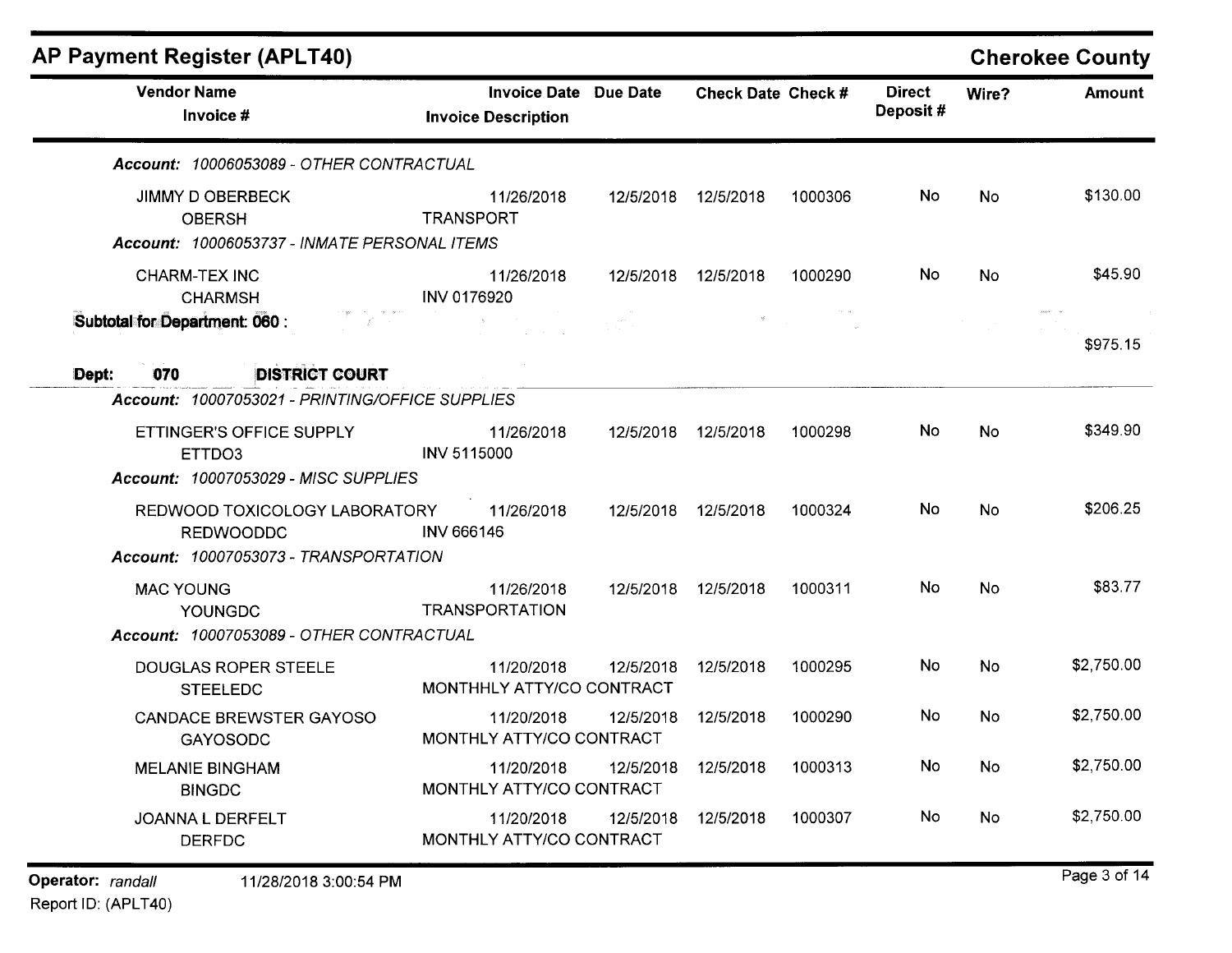| <b>AP Payment Register (APLT40)</b>                                                |                                                            |           |                           |         |                           |           | <b>Cherokee County</b> |
|------------------------------------------------------------------------------------|------------------------------------------------------------|-----------|---------------------------|---------|---------------------------|-----------|------------------------|
| <b>Vendor Name</b><br>Invoice #                                                    | <b>Invoice Date Due Date</b><br><b>Invoice Description</b> |           | <b>Check Date Check #</b> |         | <b>Direct</b><br>Deposit# | Wire?     | <b>Amount</b>          |
| Subtotal for Department: 070 :                                                     |                                                            |           |                           |         |                           |           | \$11,639.92            |
| <b>COURTHOUSE</b><br>Dept:<br>080                                                  |                                                            |           |                           |         |                           |           |                        |
| Account: 10008053021 - PRINTING/OFFICE SUPPLIES                                    |                                                            |           |                           |         |                           |           |                        |
| PITNEY BOWES INC<br><b>PITNEYCH</b>                                                | 11/20/2018<br>ACCT 0011679192                              | 12/5/2018 | 12/5/2018                 | 1000318 | No                        | No.       | \$1,172.93             |
| Account: 10008053040 - JANITORIAL SUPPLIES                                         |                                                            |           |                           |         |                           |           |                        |
| TRUE VALUE COLUMBUS<br><b>TRUEVCH</b><br>Account: 10008053042 - BREAKROOM SUPPLIES | 11/20/2018<br><b>STREET KEY</b>                            | 12/5/2018 | 12/5/2018                 | 1000337 | No.                       | <b>No</b> | \$16.99                |
|                                                                                    |                                                            |           |                           |         |                           |           |                        |
| <b>CULLIGAN OF JOPLIN</b><br><b>CULLCH1</b>                                        | 11/26/2018<br><b>INV 131972</b>                            | 12/5/2018 | 12/5/2018                 | 1000294 | No.                       | No        | \$20.80                |
| Account: 10008053072 - GAS, ELECTRIC, WATER                                        |                                                            |           |                           |         |                           |           |                        |
| <b>EMPIRE DISTRICT ELECTRIC COMPANY</b><br><b>EMPCH</b>                            | 11/28/2018<br>ACCT 305532-35-0                             | 12/5/2018 | 12/5/2018                 | 1000297 | No                        | <b>No</b> | \$2,338.81             |
| PRO SOLUTIONS, LLC<br><b>PROCH</b>                                                 | 11/20/2018<br><b>GAS SALES</b>                             | 12/5/2018 | 12/5/2018                 | 1000320 | No                        | <b>No</b> | \$87.94                |
| Account: 10008053076 - PROFESSIONAL SERVICES                                       |                                                            |           |                           |         |                           |           |                        |
| <b>VIA CHRISTI HOSPITAL PITT</b><br><b>VIACH</b>                                   | 11/20/2018<br><b>SANE/SART EXAM</b>                        | 12/5/2018 | 12/5/2018                 | 1000339 | No                        | <b>No</b> | \$725.00               |
| Account: 10008053080 - MAINTENANCE/BLDGS & GROUNDS                                 |                                                            |           |                           |         |                           |           |                        |
| TOUCHTON ELECTRIC INC<br><b>TOUCHCH</b>                                            | 11/20/2018<br>MAINTENANCE, 12/1/18 - 12/31/18              | 12/5/2018 | 12/5/2018                 | 1000336 | No                        | No        | \$34.00                |
| Account: 10008053083 - EQUIPMENT LEASE/RENTAL                                      |                                                            |           |                           |         |                           |           |                        |
| PITNEY BOWES PURCHASE POWER<br><b>PITNEYCH</b>                                     | 11/26/2018<br>ACCT 8000900005571587                        |           | 12/5/2018 12/5/2018       | 1000319 | No                        | No        | \$2,954.44             |
| Account: 10008053089 - OTHER CONTRACTUAL                                           |                                                            |           |                           |         |                           |           |                        |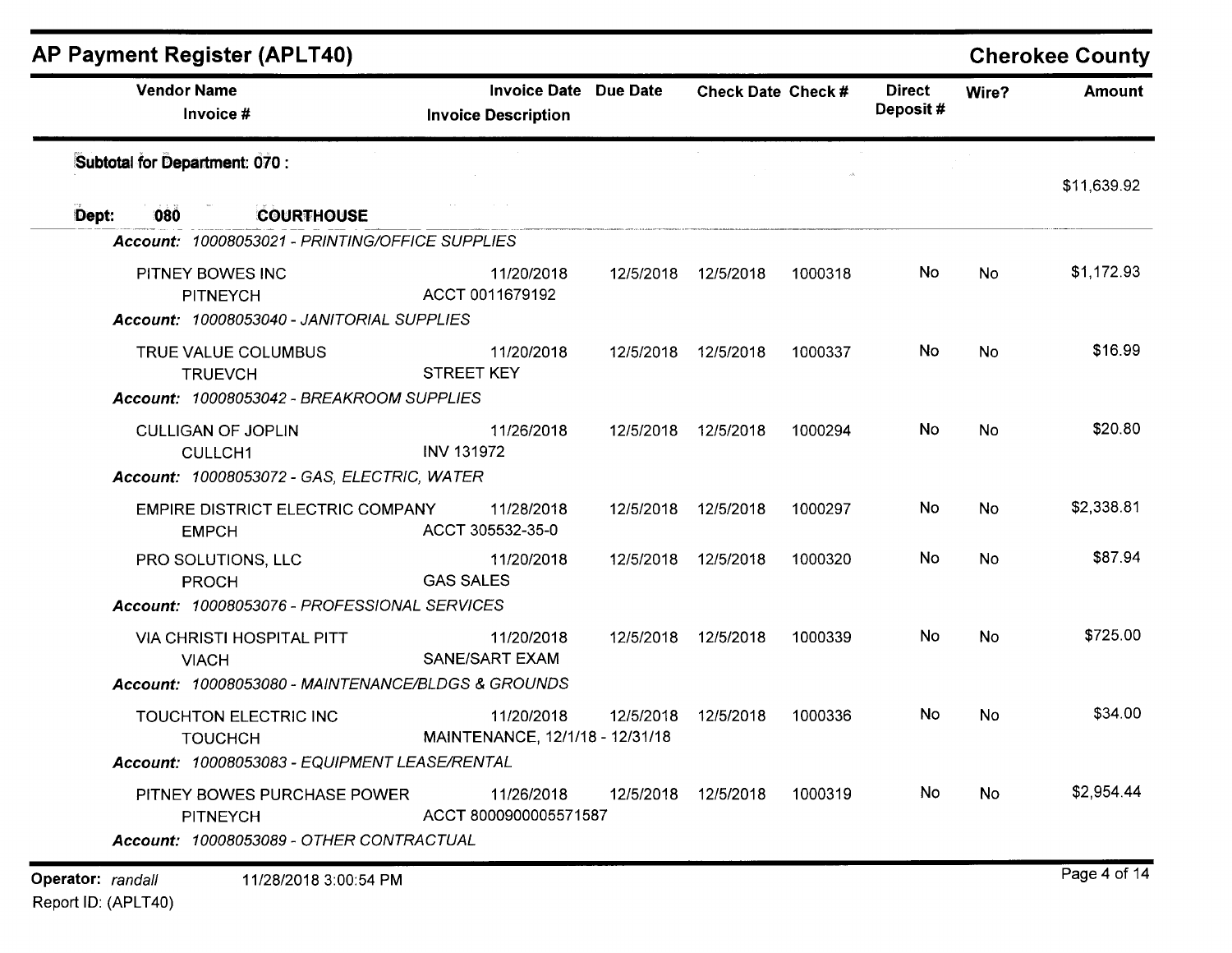| <b>AP Payment Register (APLT40)</b>                     |                                                            |           |                    |         |                           |           | <b>Cherokee County</b> |
|---------------------------------------------------------|------------------------------------------------------------|-----------|--------------------|---------|---------------------------|-----------|------------------------|
| <b>Vendor Name</b><br>Invoice #                         | <b>Invoice Date Due Date</b><br><b>Invoice Description</b> |           | Check Date Check # |         | <b>Direct</b><br>Deposit# | Wire?     | <b>Amount</b>          |
| <b>CULLIGAN OF JOPLIN</b><br><b>CULLCH</b>              | 11/20/2018<br><b>WATER</b>                                 | 12/5/2018 | 12/5/2018          | 1000294 | No                        | <b>No</b> | \$25.75                |
| <b>CRAWFORD COUNTY CLERK</b><br><b>CRAWCH</b>           | 11/20/2018<br>DISTRICT CORONERS SALARY                     | 12/5/2018 | 12/5/2018          | 1000292 | No                        | <b>No</b> | \$875.38               |
| Subtotal for Department: 080 :                          |                                                            |           |                    |         |                           |           | \$8,252.04             |
| Dept:<br><b>EMERGENCY PREPAREDNESS</b><br>090           |                                                            |           |                    |         |                           |           |                        |
| Account: 10009053071 - COMMUNICATIONS                   |                                                            |           |                    |         |                           |           |                        |
| <b>FEDERAL SIGNAL</b><br><b>FEDEP</b>                   | 11/20/2018<br><b>INV 7047424</b>                           | 12/5/2018 | 12/5/2018          | 1000300 | No.                       | No        | \$667.32               |
| Account: 10009053072 - GAS, ELECTRIC, WATER             |                                                            |           |                    |         |                           |           |                        |
| <b>EMPIRE DISTRICT ELECTRIC COMPANY</b><br><b>EMPEP</b> | 11/28/2018<br>ACCT 122003-60-1                             | 12/5/2018 | 12/5/2018          | 1000297 | No                        | No        | \$40.58                |
| Subtotal for Department: 090 :                          |                                                            |           |                    |         |                           |           | \$707.90               |
| 130<br><b>RECREATION</b><br>Dept:                       |                                                            |           |                    |         |                           |           |                        |
| Account: 10013053599 - GENERAL COUNTY BUSINESS          |                                                            |           |                    |         |                           |           |                        |
| ROBISON ENVIRONMENTAL SERVICES<br><b>ROBIREC</b>        | 11/26/2018<br><b>INV 580</b>                               | 12/5/2018 | 12/5/2018          | 1000325 | No                        | <b>No</b> | \$1,000.00             |
| Subtotal for Department: 130 :                          |                                                            |           |                    |         |                           |           | \$1,000.00             |
| $-170$<br>Dept:<br><b>JUVENILE DETENTION</b>            |                                                            |           |                    |         |                           |           |                        |
| Account: 10017053089 - OTHER CONTRACTUAL                |                                                            |           |                    |         |                           |           |                        |
| SEK REGIONAL JUVENILE DETENTION CTR<br><b>SEKJUVJV</b>  | 11/20/2018<br><b>INV 6455</b>                              | 12/5/2018 | 12/5/2018          | 1000328 | No.                       | No        | \$9,243.00             |
| Subtotal for Department: 170 :                          |                                                            |           |                    |         |                           |           | \$9,243.00             |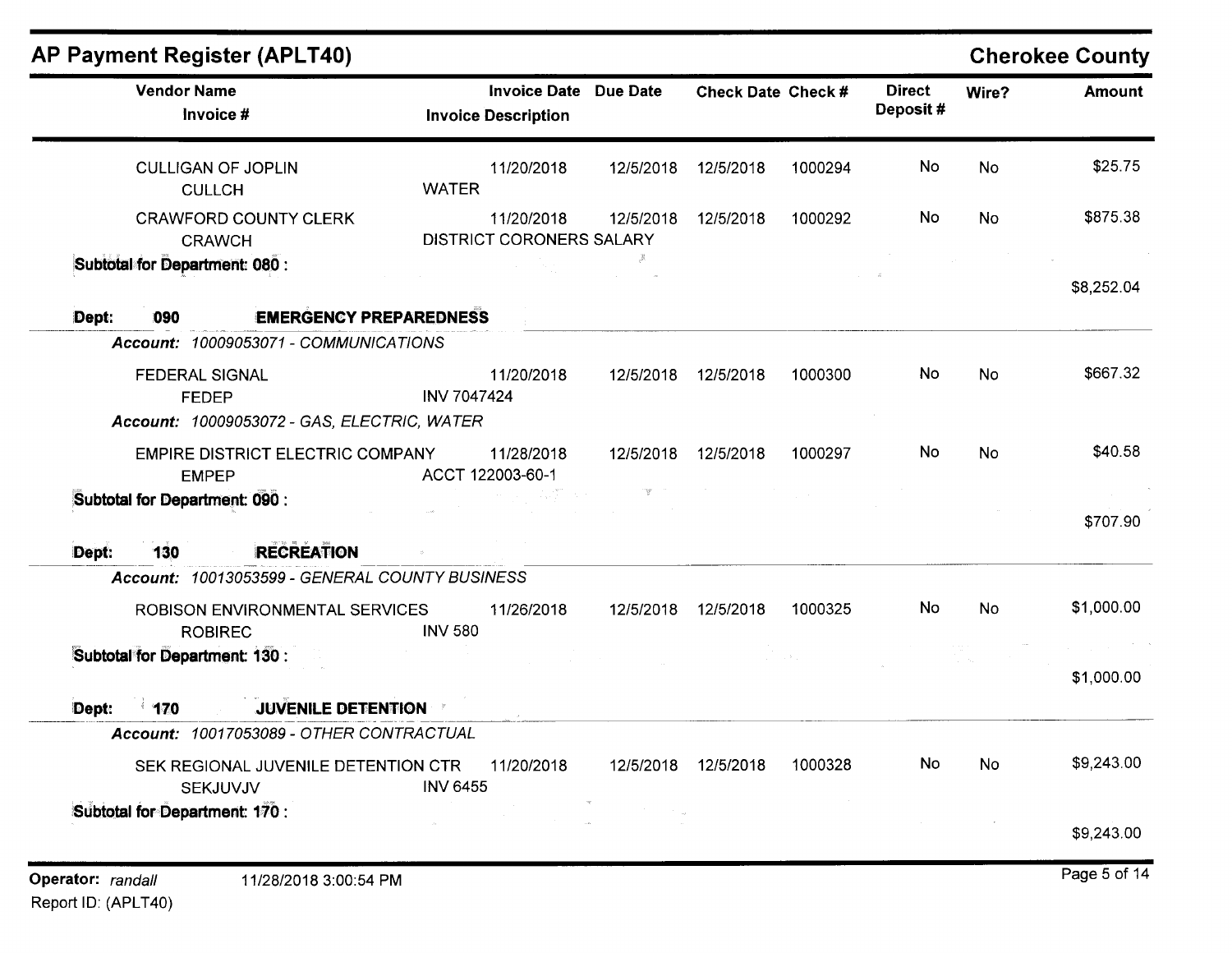|                   | <b>Vendor Name</b><br>Invoice #     |                                                      | <b>Invoice Date Due Date</b><br><b>Invoice Description</b> |           | Check Date Check #  |         | <b>Direct</b><br>Deposit# | Wire?                                                                                                | <b>Amount</b> |
|-------------------|-------------------------------------|------------------------------------------------------|------------------------------------------------------------|-----------|---------------------|---------|---------------------------|------------------------------------------------------------------------------------------------------|---------------|
| Dept:             | 230                                 | <b>ECONOMIC DEVELOPMENT</b>                          |                                                            |           |                     |         |                           |                                                                                                      |               |
|                   |                                     | Account: 10023053089 - OTHER CONTRACTUAL             |                                                            |           |                     |         |                           |                                                                                                      |               |
|                   | <b>ECON</b>                         | CHEROKEE COUNTY ECONOMIC DEVELOP                     | 11/20/2018<br><b>QUARTERLY DISTRIBUTION</b>                | 12/5/2018 | 12/5/2018           | 1000290 | No                        | No                                                                                                   | \$13,750.00   |
|                   | Subtotal for Department: 230 :      |                                                      |                                                            |           |                     |         |                           | $\label{eq:2} \frac{f_{\mu\nu}^{\mu}f_{\nu\rho}^{\nu}}{2\pi\mu_{\mu\nu}^{\mu}f_{\nu\rho}^{\nu}}\, ,$ | \$13,750.00   |
| Dept:             | 330                                 | DEPT OFFICE SUPPLY                                   |                                                            |           |                     |         |                           |                                                                                                      |               |
|                   |                                     | Account: 10033053622 - SHERIFF OFFICE SUPPLY         |                                                            |           |                     |         |                           |                                                                                                      |               |
|                   | <b>QUILL CORPORATION</b><br>QUILLDO | Account: 10033053623 - TREASURER OFFICE SUPPLY       | 11/26/2018<br><b>INV 2637288</b>                           | 12/5/2018 | 12/5/2018           | 1000323 | No                        | No                                                                                                   | \$463.92      |
|                   |                                     |                                                      |                                                            |           |                     |         | No                        |                                                                                                      | \$21.99       |
|                   | ETTDO <sub>2</sub>                  | ETTINGER'S OFFICE SUPPLY                             | 11/26/2018<br><b>INV 5113210</b>                           | 12/5/2018 | 12/5/2018           | 1000298 |                           | No                                                                                                   |               |
|                   | ETTDO <sub>2</sub>                  | ETTINGER'S OFFICE SUPPLY                             | 11/26/2018<br><b>INV 5113210</b>                           | 12/5/2018 | 12/5/2018           | 1000298 | No                        | <b>No</b>                                                                                            | \$182.39      |
|                   |                                     | Account: 10033053631 - COURTHOUSE                    |                                                            |           |                     |         |                           |                                                                                                      |               |
|                   | <b>ETTDO</b>                        | ETTINGER'S OFFICE SUPPLY                             | 11/20/2018<br>INV 5113960                                  | 12/5/2018 | 12/5/2018           | 1000298 | No                        | No                                                                                                   | \$59.95       |
|                   |                                     | <b>Account: 10033053632 - COUNTY CLERK</b>           |                                                            |           |                     |         |                           |                                                                                                      |               |
|                   | <b>MCCARTY'S</b>                    | <b>MCCARTYDO</b>                                     | 11/20/2018<br>INV P5100300                                 | 12/5/2018 | 12/5/2018           | 1000312 | No                        | No                                                                                                   | \$224.64      |
|                   | Subtotal for Department: 330 :      |                                                      |                                                            |           |                     |         |                           |                                                                                                      | \$952.89      |
| Dept:             | 420                                 | <b>BUILDING MAINTENANCE</b>                          |                                                            |           |                     |         |                           |                                                                                                      |               |
|                   |                                     | Account: 10042053400 - EXPENSES                      |                                                            |           |                     |         |                           |                                                                                                      |               |
|                   |                                     | SOUTHEAST KANSAS RECYCLING, INC<br><b>SEKRECYCSO</b> | 11/20/2018<br>INV 10054993                                 |           | 12/5/2018 12/5/2018 | 1000329 | No                        | No                                                                                                   | \$1,000.00    |
| Operator: randall |                                     | 11/28/2018 3:00:54 PM                                |                                                            |           |                     |         |                           |                                                                                                      | Page 6 of 14  |

Report ID: (APLT40)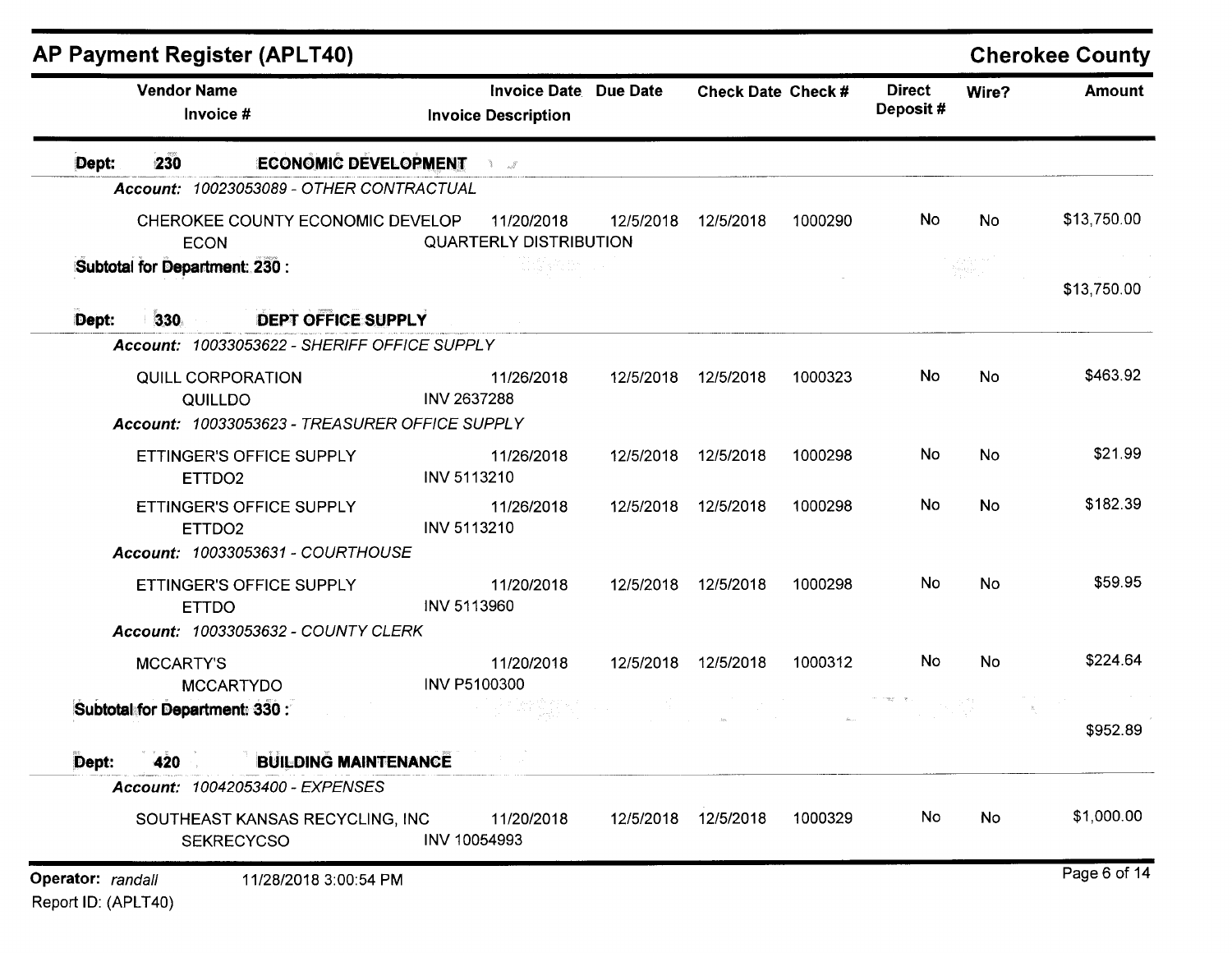| <b>AP Payment Register (APLT40)</b>                                                                                                       |                                                            |           |                           |                     |                           |           | <b>Cherokee County</b> |
|-------------------------------------------------------------------------------------------------------------------------------------------|------------------------------------------------------------|-----------|---------------------------|---------------------|---------------------------|-----------|------------------------|
| <b>Vendor Name</b><br>Invoice #                                                                                                           | <b>Invoice Date Due Date</b><br><b>Invoice Description</b> |           | <b>Check Date Check #</b> |                     | <b>Direct</b><br>Deposit# | Wire?     | <b>Amount</b>          |
| Subtotal for Department: 420 :                                                                                                            |                                                            |           |                           | $\mathcal{B}_{\pm}$ |                           |           | \$1,000.00             |
| Subtotal for Fund: 100                                                                                                                    |                                                            |           |                           |                     |                           |           | \$48,730.04            |
| <b>TECHNOLOGY FUND</b><br>$103$ $^{+103}$<br>Fund:<br><b>NON-DEPARTMENTAL</b><br>Dept:<br>000<br>Account: 10300053028 - COMPUTER SUPPLIES |                                                            |           |                           |                     |                           |           |                        |
| <b>STRONGHOLD DATA</b><br>STRONG103<br>Account: 10300053083 - EQUIPMENT LEASE/RENTAL                                                      | 11/20/2018<br><b>INV 28062</b>                             | 12/5/2018 | 12/5/2018                 | 1000331             | No                        | <b>No</b> | \$19.99                |
| <b>SUMNERONE</b><br>CORP103                                                                                                               | 11/20/2018<br>INV 1975831, 1975832, 1878847                | 12/5/2018 | 12/5/2018                 | 1000333             | No                        | <b>No</b> | \$50.06                |
| Subtotal for Department: 000 :                                                                                                            |                                                            |           |                           |                     |                           |           | \$70.05                |
| <b>SHOOT LOAD THE TIME</b><br><b>READAND BLOCK</b>                                                                                        |                                                            |           |                           |                     |                           |           | \$70.05                |
| <b>NON-DEPARTMENTAL</b><br>Dept:<br>000                                                                                                   |                                                            |           |                           |                     |                           |           |                        |
| Account: 11000053033 - TIRES<br>PURCELL TIRE & RUBBER COMPANY<br>12-5-2018110HWY<br>Account: 11000053042 - BREAKROOM SUPPLIES             | 11/26/2018<br>INV#2627686, 2627820                         | 12/5/2018 | 12/5/2018                 | 1000322             | <b>No</b>                 | <b>No</b> | \$1,715.00             |
| APPLEMARKET<br>12-5-2019110HWY                                                                                                            | 11/19/2018<br>INV# 2190818 PLATES, FORKS                   | 12/5/2018 | 12/5/2018                 | 1000290             | No                        | No        | \$6.70                 |
| CLEAN THE UNIFORM CO JOPLIN<br>12-5-2018110HWY                                                                                            | 11/26/2018<br>INV #20029865,20031313                       | 12/5/2018 | 12/5/2018                 | 1000290             | No                        | No        | \$76.98                |
|                                                                                                                                           |                                                            |           |                           |                     |                           |           | Doge 7 of 14           |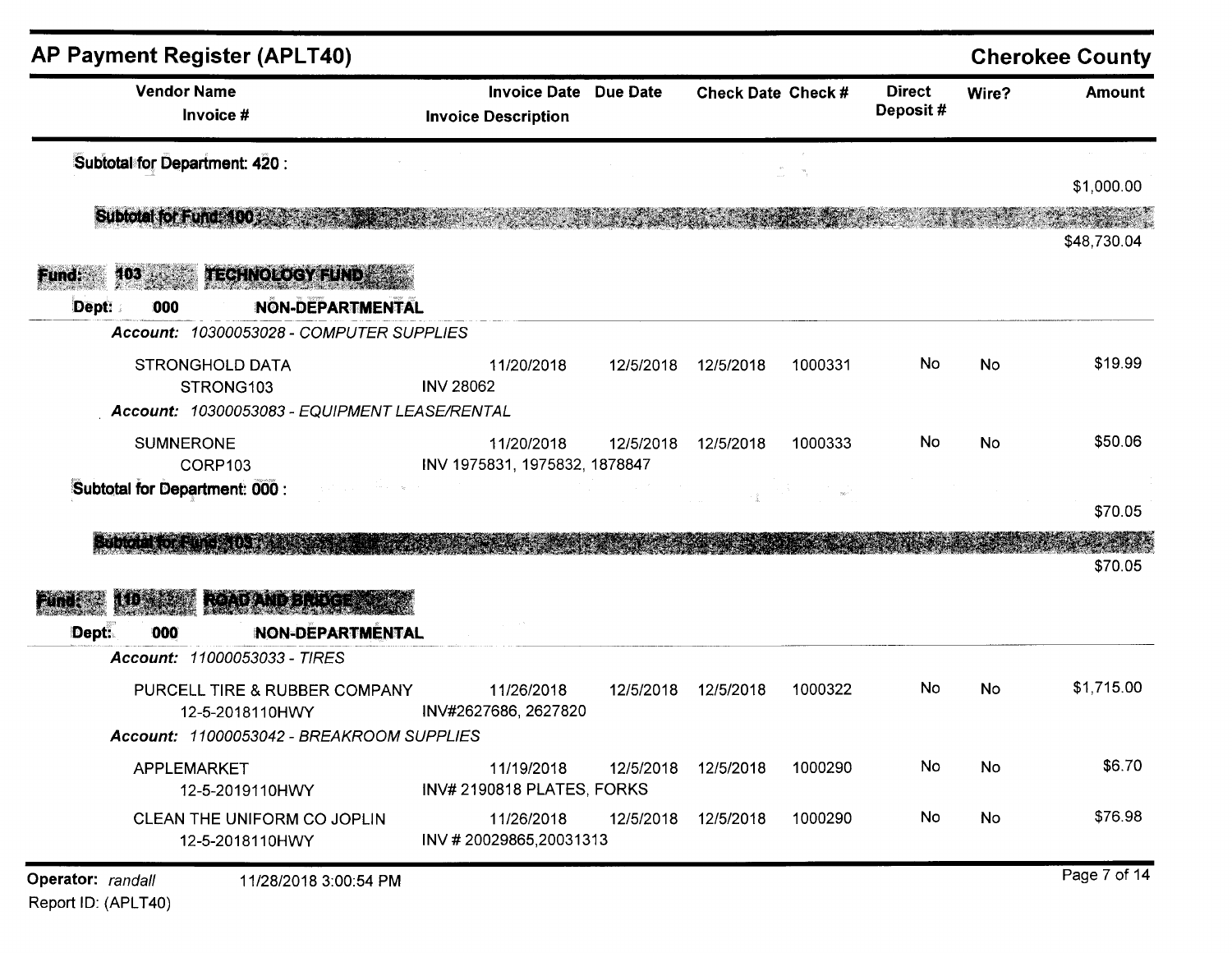| <b>AP Payment Register (APLT40)</b>                                                             |                                                                       |           |                     |         |                           |           | <b>Cherokee County</b> |
|-------------------------------------------------------------------------------------------------|-----------------------------------------------------------------------|-----------|---------------------|---------|---------------------------|-----------|------------------------|
| <b>Vendor Name</b><br>Invoice #                                                                 | <b>Invoice Date</b><br><b>Invoice Description</b>                     | Due Date  | Check Date Check #  |         | <b>Direct</b><br>Deposit# | Wire?     | <b>Amount</b>          |
| Account: 11000053075 - DUES/SUBSCRIPTIONS                                                       |                                                                       |           |                     |         |                           |           |                        |
| KDHE-BUREAU OF ENVIRONMENTAL REME<br>12-5-2019HWY<br>Account: 11000053079 - MACHINERY/EQUIPMENT | 11/27/2018<br><b>STORAGE TANK RENEWAL</b>                             | 12/5/2018 | 12/5/2018           | 1000309 | No.                       | <b>No</b> | \$30.00                |
| NATALINIS AUTOMOTIVE<br>12-5-2018HWY                                                            | 11/26/2018<br>INV #687241,687069,687068,687366,687478,687464,687676   | 12/5/2018 | 12/5/2018           | 1000314 | No                        | <b>No</b> | \$349.93               |
| <b>JENKINS DIESEL POWER INC</b><br>12-5-2018110HWY                                              | 11/15/2018<br>INV #373074                                             |           | 12/5/2018 12/5/2018 | 1000305 | No                        | No        | \$118.21               |
| <b>HERITAGE TRACTOR</b><br>12-5-2018HWY                                                         | 11/28/2018<br>INV #10172517                                           | 12/5/2018 | 12/5/2018           | 1000302 | No                        | <b>No</b> | \$450.96               |
| <b>FARMERS COOPERATIVE ASSOCIATION</b><br>12-5-2018110HWY                                       | 11/16/2018<br>INV#239800                                              | 12/5/2018 | 12/5/2018           | 1000299 | No                        | <b>No</b> | \$9.50                 |
| <b>JOHN FABICK TRACTOR CO</b><br>12-5-2018110HWY                                                | 11/26/2018<br>INV# PIJ00352408, PIJ00352511, PIJ00352613, PIJ00352614 |           | 12/5/2018 12/5/2018 | 1000308 | No                        | No        | \$454.37               |
| PRODUCTIVITY PLUS ACCOUNT<br>12-5-2018HWY                                                       | 11/28/2018<br>#6035181142905276                                       | 12/5/2018 | 12/5/2018           | 1000321 | No                        | No        | \$1,310.51             |
| PALMERS TRASH SERVICE<br>12-5-2018HWY                                                           | 11/27/2018<br>INV #42882                                              | 12/5/2018 | 12/5/2018           | 1000316 | No                        | No        | \$360.00               |
| <b>NATALINIS AUTOMOTIVE</b><br>12-5-2018-02HWY                                                  | 11/28/2018<br>INV # 688089, 688079, 688069, 688025                    | 12/5/2018 | 12/5/2018           | 1000314 | No                        | No        | \$210.36               |
| <b>SCHWAB-EATON PA</b><br>12-5-2019110HWY                                                       | 11/19/2018<br>INV# 15.079C-3 WIDENING 5TH STREET                      |           | 12/5/2018 12/5/2018 | 1000327 | No                        | No        | \$24,020.27            |
| Subtotal for Department: 000 :                                                                  |                                                                       |           |                     |         |                           |           |                        |

\$29,112.79

• \$29,112.79

## Fund: 140 **FOR THE REAL**

Operator: randall Report ID: (APLT40)

**Siberal**: 6

Page 8 of 14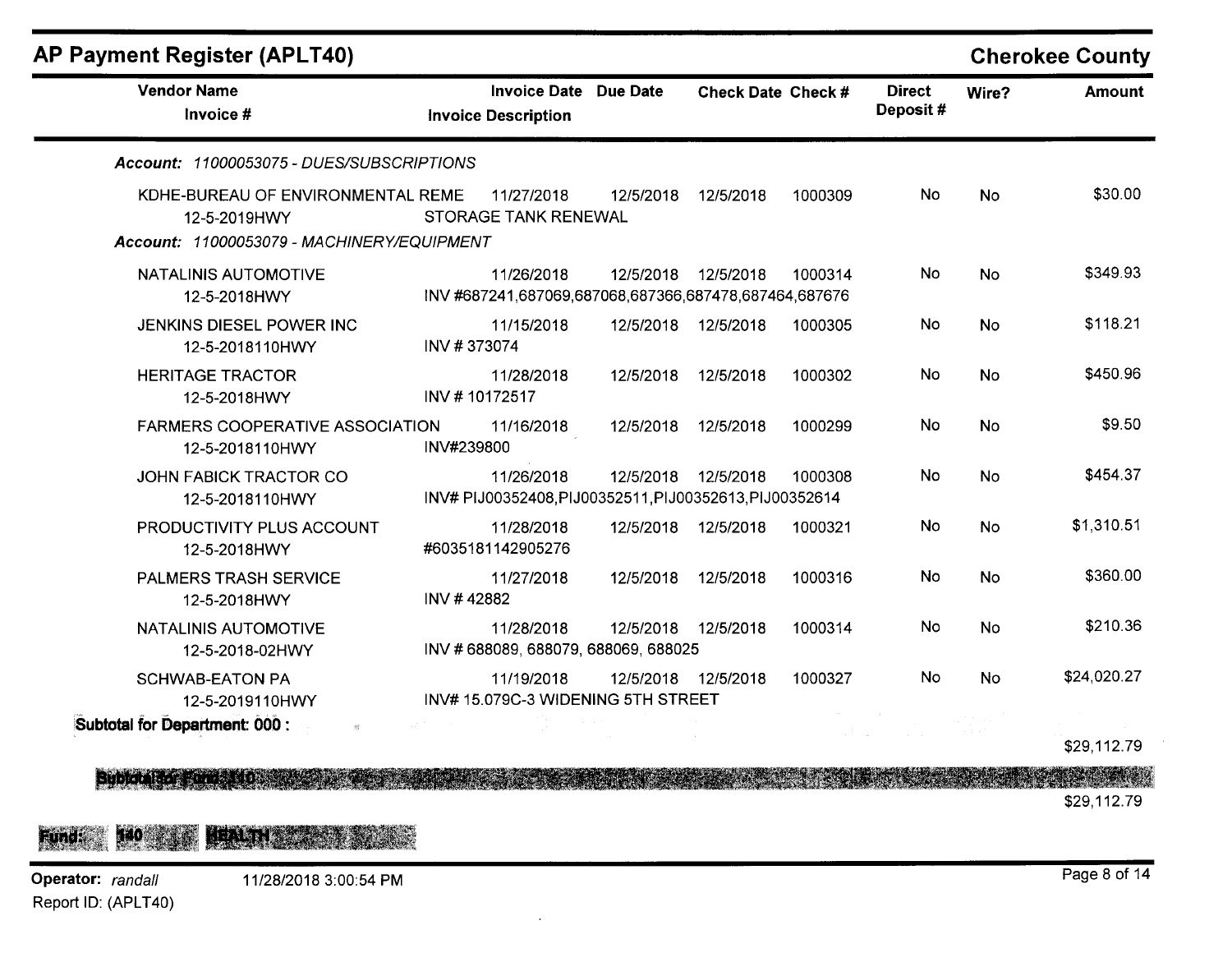| <b>AP Payment Register (APLT40)</b>      |                                                 |                |                                                     |           |                      |         |                           |           | <b>Cherokee County</b> |
|------------------------------------------|-------------------------------------------------|----------------|-----------------------------------------------------|-----------|----------------------|---------|---------------------------|-----------|------------------------|
| <b>Vendor Name</b><br>Invoice #          |                                                 |                | Invoice Date Due Date<br><b>Invoice Description</b> |           | Check Date Check #   |         | <b>Direct</b><br>Deposit# | Wire?     | <b>Amount</b>          |
| Dept:<br>000                             | <b>NON-DEPARTMENTAL</b>                         |                |                                                     |           |                      |         |                           |           |                        |
|                                          | Account: 14000053021 - PRINTING/OFFICE SUPPLIES |                |                                                     |           |                      |         |                           |           |                        |
|                                          | <b>FOUR STATE PRINTING</b><br><b>FOURSTHE</b>   |                | 11/26/2018<br><b>SHIPPING CHARGES</b>               | 12/5/2018 | 12/5/2018            | 1000301 | No                        | No        | \$9.73                 |
| QUILLHE                                  | QUILL CORPORATION                               |                | 11/28/2018<br>INV 2636247, CREDIT MEMO              | 12/5/2018 | 12/5/2018            | 1000323 | No                        | No        | \$64.30                |
| CARDHE                                   | <b>CHASE CARD SERVICES</b>                      | ACCT           | 11/26/2018                                          | 12/5/2018 | 12/5/2018            | 1000290 | No                        | <b>No</b> | \$19.57                |
| <b>QUILL CORPORATION</b><br>QUILLHE      |                                                 | <b>CREDIT</b>  | 11/28/2018                                          | 12/5/2018 | 12/5/2018            | 1000323 | No                        | <b>No</b> | (\$62.10)              |
| <b>ISOLVED</b><br><b>ISOLVHE</b>         |                                                 | INV 90282026   | 11/26/2018                                          |           | 12/5/2018  12/5/2018 | 1000304 | No                        | No        | \$310.00               |
|                                          | <b>FOUR STATE PRINTING</b><br><b>FOURSTHE</b>   |                | 11/26/2018<br><b>SHIPPING CHARGES</b>               |           | 12/5/2018 12/5/2018  | 1000301 | No                        | <b>No</b> | \$101.03               |
|                                          | Account: 14000053025 - PARTS/VEHICLE REPAIRS    |                |                                                     |           |                      |         |                           |           |                        |
| <b>NATHE</b>                             | NATALINIS AUTOMOTIVE                            |                | 11/26/2018<br>INV 687479, 687487                    | 12/5/2018 | 12/5/2018            | 1000314 | No                        | <b>No</b> | \$46.18                |
| <b>NATHE</b>                             | NATALINIS AUTOMOTIVE                            |                | 11/26/2018<br>INV 687479, 687487                    |           | 12/5/2018 12/5/2018  | 1000314 | No                        | <b>No</b> | \$35.94                |
|                                          | Account: 14000053043 - HEALTH DEPT MED SUPPLIES |                |                                                     |           |                      |         |                           |           |                        |
| <b>SANOFI PASTEUR INC</b>                | <b>SANOFIHE</b>                                 | INV 911591427  | 11/26/2018                                          |           | 12/5/2018 12/5/2018  | 1000326 | No.                       | <b>No</b> | \$682.92               |
|                                          | Account: 14000053072 - GAS, ELECTRIC, WATER     |                |                                                     |           |                      |         |                           |           |                        |
| <b>VERIZON WIRELESS</b><br><b>VERIHE</b> |                                                 | 981830054      | 11/26/2018                                          |           | 12/5/2018 12/5/2018  | 1000338 | No                        | No        | \$79.78                |
| <b>EMPHE</b>                             | EMPIRE DISTRICT ELECTRIC COMPANY                | ACCT 616527321 | 11/26/2018                                          | 12/5/2018 | 12/5/2018            | 1000297 | <b>No</b>                 | <b>No</b> | \$501.87               |
|                                          |                                                 |                |                                                     |           |                      |         |                           |           |                        |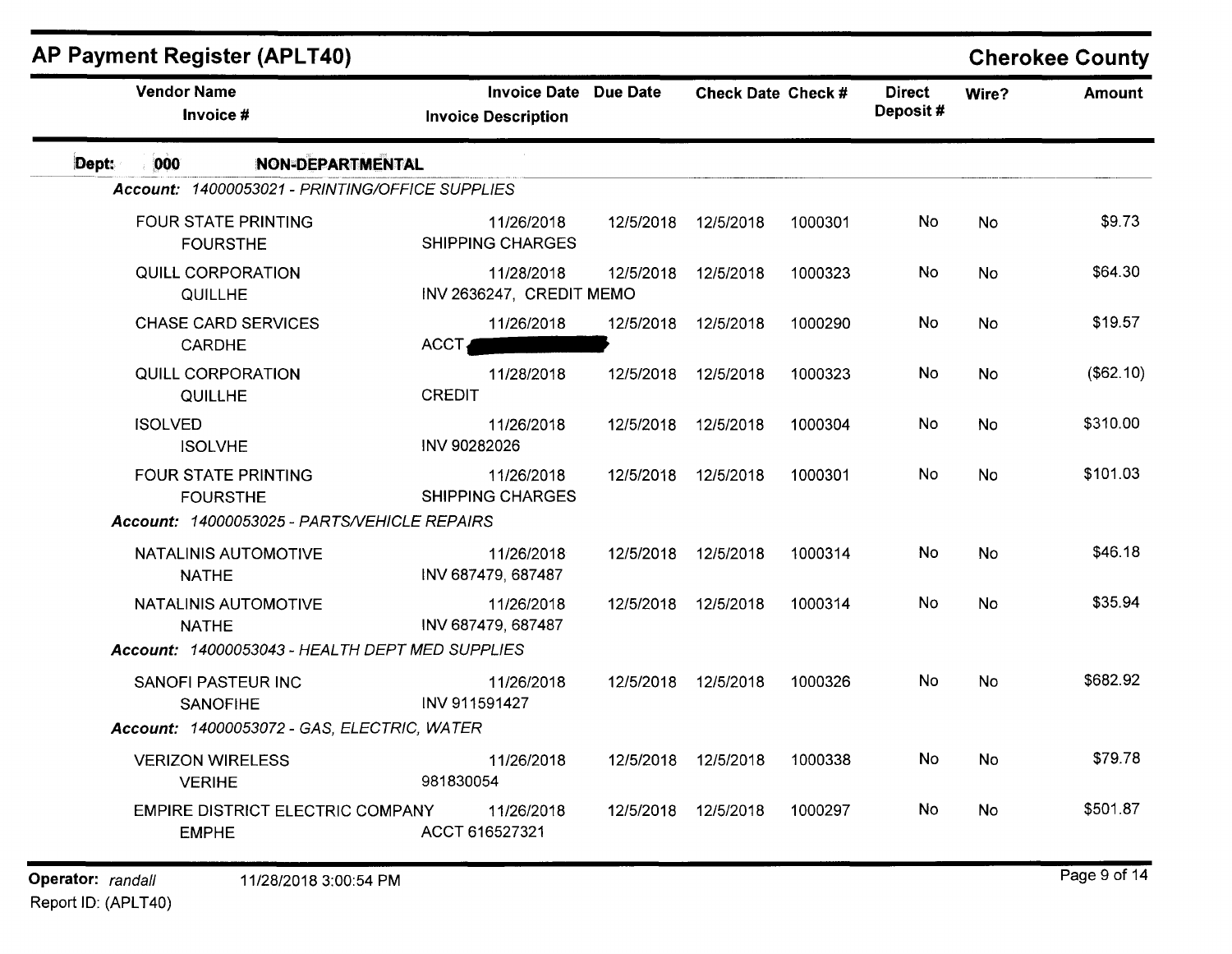|       | <b>AP Payment Register (APLT40)</b>                                                                                                              |                                                            |           |                    |         |                           |                 | <b>Cherokee County</b> |
|-------|--------------------------------------------------------------------------------------------------------------------------------------------------|------------------------------------------------------------|-----------|--------------------|---------|---------------------------|-----------------|------------------------|
|       | <b>Vendor Name</b><br>Invoice #                                                                                                                  | <b>Invoice Date Due Date</b><br><b>Invoice Description</b> |           | Check Date Check # |         | <b>Direct</b><br>Deposit# | Wire?           | <b>Amount</b>          |
|       | Account: 14000053074 - TELEPHONE BILLS                                                                                                           |                                                            |           |                    |         |                           |                 |                        |
|       | COLUMBUS TELEPHONE COMPANY<br><b>COLTELHE</b><br>Account: 14000053075 - DUES/SUBSCRIPTIONS                                                       | 11/28/2018<br>ACCT 2060, 2311                              | 12/5/2018 | 12/5/2018          | 1000290 | <b>No</b>                 | No              | \$425.29               |
|       | <b>PACCC</b><br><b>PACCCHE</b><br>Account: 14000053094 - VEHICLES                                                                                | 11/26/2018<br>2019 MEMBERSHIP                              | 12/5/2018 | 12/5/2018          | 1000315 | No                        | <b>No</b>       | \$25.00                |
|       | TRUE VALUE COLUMBUS<br><b>TRUVHE</b>                                                                                                             | 11/26/2018<br>INV A360084, A361822                         | 12/5/2018 | 12/5/2018          | 1000337 | No                        | <b>No</b>       | \$31.44                |
|       | TRUE VALUE COLUMBUS<br><b>TRUVHE</b><br>Account: 14000053098 - OTHER CAPITAL OUTLAY                                                              | 11/26/2018<br>INV A360084, A361822                         | 12/5/2018 | 12/5/2018          | 1000337 | No                        | <b>No</b>       | \$29.28                |
|       | <b>CDL ELECTRIC</b><br><b>CDLHE</b><br>Subtotal for Department: 000 :                                                                            | 11/26/2018<br><b>INV W87117</b>                            | 12/5/2018 | 12/5/2018          | 1000290 | No                        | No<br>tilijke n | \$105.88               |
|       | <b>Shows and the State of</b>                                                                                                                    |                                                            |           |                    |         |                           |                 | \$2,406.11             |
| Dept: | <b>Distance of the Contract of the Contract of the Contract of the Contract of the Contract of the Contract of th</b><br>NON-DEPARTMENTAL<br>000 |                                                            |           |                    |         |                           |                 | \$2,406.11             |
|       | Account: 16000053021 - PRINTING/OFFICE SUPPLIES                                                                                                  |                                                            |           |                    |         |                           |                 |                        |
|       | ELECTION SYSTEMS & SOFTWARE<br><b>ESSEL</b><br>Account: 16000053081 - MISC EXPENSE                                                               | 11/20/2018<br>INV 1072257, 1072260, 1071957                | 12/5/2018 | 12/5/2018          | 1000296 | No                        | <b>No</b>       | \$14,108.40            |
|       | ELECTION SYSTEMS & SOFTWARE<br><b>ESSEL</b>                                                                                                      | 11/20/2018<br>INV 1072257, 1072260, 1071957                | 12/5/2018 | 12/5/2018          | 1000296 | No.                       | No.             | \$1,722.50             |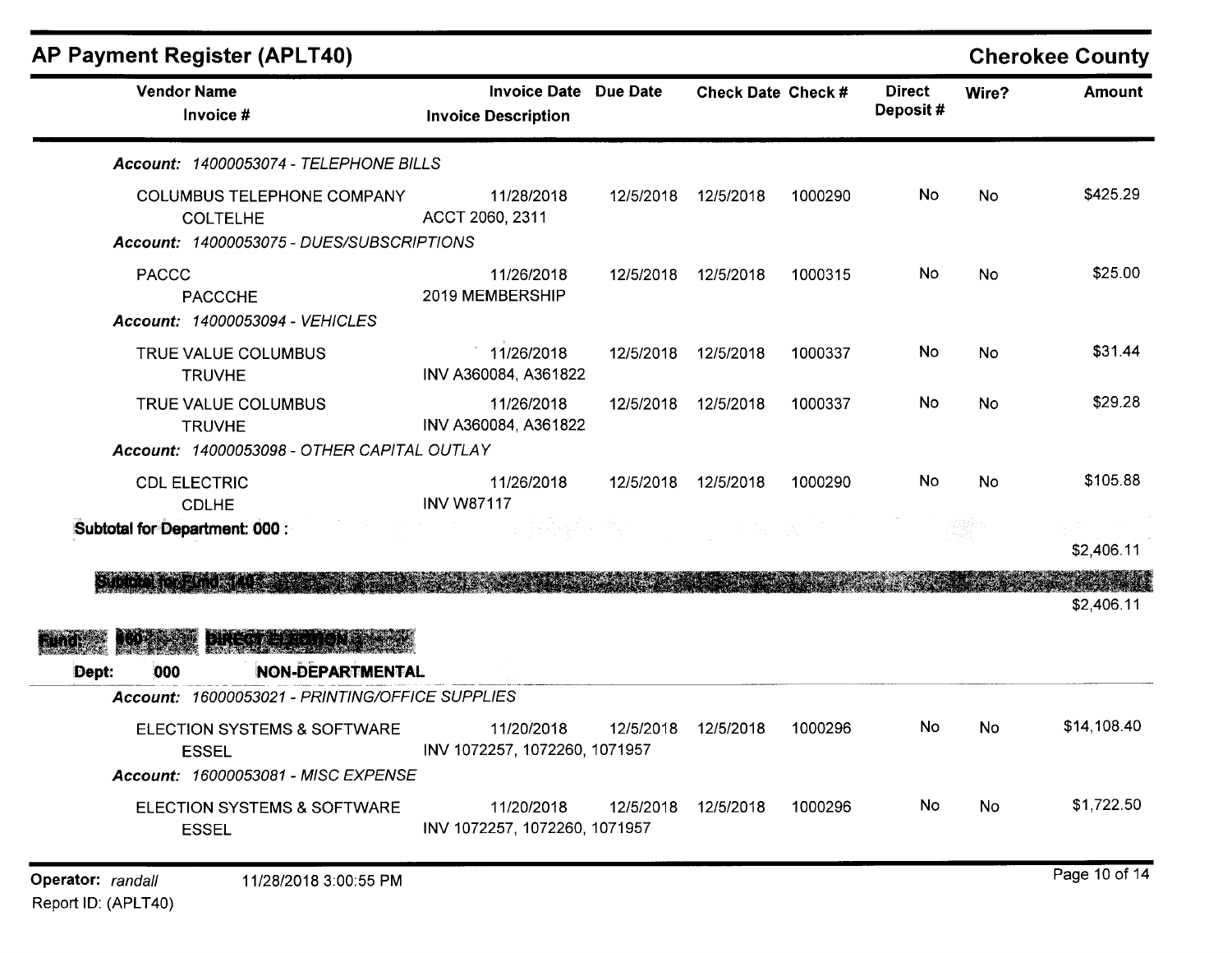| <b>AP Payment Register (APLT40)</b>                          |                                                            |           |                    |         |                           |           | <b>Cherokee County</b> |
|--------------------------------------------------------------|------------------------------------------------------------|-----------|--------------------|---------|---------------------------|-----------|------------------------|
| <b>Vendor Name</b><br>Invoice #                              | <b>Invoice Date Due Date</b><br><b>Invoice Description</b> |           | Check Date Check # |         | <b>Direct</b><br>Deposit# | Wire?     | <b>Amount</b>          |
| Subtotal for Department: 000 :                               |                                                            |           |                    |         |                           |           |                        |
| <b>Subjeta FortFund 160 (2000)</b>                           |                                                            |           |                    |         |                           |           | \$15,830.90            |
|                                                              |                                                            |           |                    |         |                           |           | \$15,830.90            |
| <b>SPECIAL BRIDGE BUILDING</b><br>anta                       |                                                            |           |                    |         |                           |           |                        |
| Dept:<br>000<br><b>NON-DEPARTMENTAL</b>                      |                                                            |           |                    |         |                           |           |                        |
| Account: 19000053089 - OTHER CONTRACTUAL                     |                                                            |           |                    |         |                           |           |                        |
| <b>SCHWAB-EATON PA</b><br>12-5-2018190BRIDGE                 | 11/26/2018<br>INV#18.136A-1,18.116-1,18.007-2              | 12/5/2018 | 12/5/2018          | 1000327 | No                        | <b>No</b> | \$5,438.21             |
| KDOT- BUREAU OF LOCAL PROJECTS<br>12-5-2018190BRIDGE         | 11/26/2018<br>INV #11C-4399-01                             | 12/5/2018 | 12/5/2018          | 1000310 | No                        | No.       | \$1,049.90             |
| Subtotal for Department: 000 .:                              |                                                            |           |                    |         |                           |           | \$6,488.11             |
|                                                              |                                                            |           |                    |         |                           |           | \$6,488.11             |
| <b>AMEULANCES</b><br>000<br><b>NON-DEPARTMENTAL</b><br>Dept: |                                                            |           |                    |         |                           |           |                        |
| Account: 22000053089 - OTHER CONTRACTUAL                     |                                                            |           |                    |         |                           |           |                        |
| CHEROKEE COUNTY AMBULANCE-DIST #1<br>AMB1                    | 11/20/2018<br><b>MONTHLY SUBSIDY</b>                       | 12/5/2018 | 12/5/2018          | 1000290 | No                        | <b>No</b> | \$16,877.33            |
| CHEROKEE COUNTY AMBULANCE-DIST #3<br>AMB3                    | 11/20/2018<br>MONTHLY SUBSIDY                              | 12/5/2018 | 12/5/2018          | 1000290 | No                        | <b>No</b> | \$14,477.33            |
| CHEROKEE COUNTY AMBULANCE-DIST #2<br>AMB <sub>2</sub>        | 11/20/2018<br>MONTHLY SUBSIDY                              | 12/5/2018 | 12/5/2018          | 1000290 | No                        | No.       | \$16,877.33            |
| Subtotal for Department: 000 :                               |                                                            |           |                    |         |                           |           | \$48,231.99            |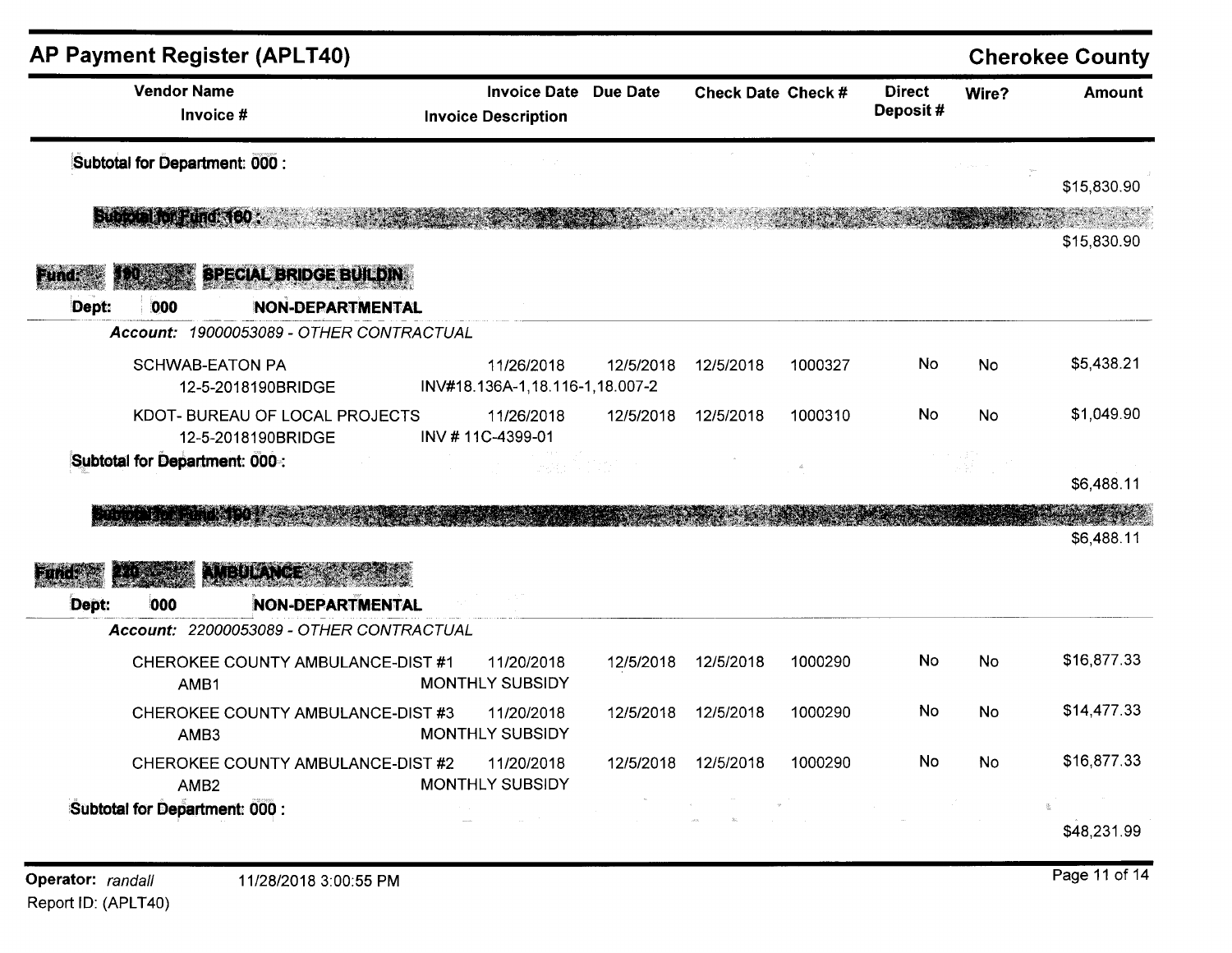| Subtotal for Fund: 220<br><b>CHEROKEE COUNTY 612</b><br>224<br>Web<br>Dept:<br>NON-DEPARTMENTAL<br>000<br>Account: 22400053300 - MISC PAID OUT<br>AT&T<br>No<br>No<br>11/20/2018<br>12/5/2018<br>12/5/2018<br>1000290<br>ACCT31614023719116, 31614099420987<br><b>ATT224</b><br>No<br><b>COLUMBUS TELEPHONE COMPANY</b><br>No<br>11/28/2018<br>12/5/2018<br>12/5/2018<br>1000290<br>ACCT 166, 173<br>COLTEL224<br>No<br>No<br>CRAW-KAN TELEPHONE COOPERATIVE INC<br>11/28/2018<br>12/5/2018<br>12/5/2018<br>1000293<br>INV 1818SZ10901.029<br><b>CRAW224</b><br>No<br>No<br>INFORMATION TECHNOLOGIES, INC<br>6/1/2018<br>12/5/2018<br>12/5/2018<br>1000303<br>INVI2018 15593<br>OMNIGO224<br>$\frac{1}{\sqrt{2}}\sum_{i=1}^n\frac{1}{\sqrt{2}}\left(\frac{1}{\sqrt{2}}\right)^2\frac{1}{\sqrt{2}}\left(\frac{1}{\sqrt{2}}\right)^2.$<br>그는 집안<br>Subtotal for Department: 000 :<br>관리 발생의<br>ar atas a matatang pang<br>$\{23,3,6\}$ , $\{2\}$ , $\{4,6,8\}$<br><b>NON-DEPARTMENTAL</b><br>Dept:<br>000<br>Account: 33000053089 - OTHER CONTRACTUAL<br>No<br><b>COPY PRODUCTS INC</b><br>12/5/2018<br>1000291<br>No<br>11/20/2018<br>12/5/2018<br>INV #258750<br>12-5-2018330SEWER<br>Subtotal for Department: 000 :<br>$-38^{\circ}$ (2) | <b>AP Payment Register (APLT40)</b><br><b>Vendor Name</b><br>Invoice # | <b>Invoice Date Due Date</b><br><b>Invoice Description</b> | Check Date Check # | <b>Direct</b><br>Deposit# | Wire? | <b>Cherokee County</b><br><b>Amount</b> |
|-------------------------------------------------------------------------------------------------------------------------------------------------------------------------------------------------------------------------------------------------------------------------------------------------------------------------------------------------------------------------------------------------------------------------------------------------------------------------------------------------------------------------------------------------------------------------------------------------------------------------------------------------------------------------------------------------------------------------------------------------------------------------------------------------------------------------------------------------------------------------------------------------------------------------------------------------------------------------------------------------------------------------------------------------------------------------------------------------------------------------------------------------------------------------------------------------------------------------------------------|------------------------------------------------------------------------|------------------------------------------------------------|--------------------|---------------------------|-------|-----------------------------------------|
|                                                                                                                                                                                                                                                                                                                                                                                                                                                                                                                                                                                                                                                                                                                                                                                                                                                                                                                                                                                                                                                                                                                                                                                                                                           |                                                                        |                                                            |                    |                           |       | \$48,231.99                             |
|                                                                                                                                                                                                                                                                                                                                                                                                                                                                                                                                                                                                                                                                                                                                                                                                                                                                                                                                                                                                                                                                                                                                                                                                                                           |                                                                        |                                                            |                    |                           |       |                                         |
|                                                                                                                                                                                                                                                                                                                                                                                                                                                                                                                                                                                                                                                                                                                                                                                                                                                                                                                                                                                                                                                                                                                                                                                                                                           |                                                                        |                                                            |                    |                           |       |                                         |
|                                                                                                                                                                                                                                                                                                                                                                                                                                                                                                                                                                                                                                                                                                                                                                                                                                                                                                                                                                                                                                                                                                                                                                                                                                           |                                                                        |                                                            |                    |                           |       | \$1,054.83                              |
|                                                                                                                                                                                                                                                                                                                                                                                                                                                                                                                                                                                                                                                                                                                                                                                                                                                                                                                                                                                                                                                                                                                                                                                                                                           |                                                                        |                                                            |                    |                           |       | \$1,408.09                              |
|                                                                                                                                                                                                                                                                                                                                                                                                                                                                                                                                                                                                                                                                                                                                                                                                                                                                                                                                                                                                                                                                                                                                                                                                                                           |                                                                        |                                                            |                    |                           |       | \$148.00                                |
|                                                                                                                                                                                                                                                                                                                                                                                                                                                                                                                                                                                                                                                                                                                                                                                                                                                                                                                                                                                                                                                                                                                                                                                                                                           |                                                                        |                                                            |                    |                           |       | \$288.00                                |
|                                                                                                                                                                                                                                                                                                                                                                                                                                                                                                                                                                                                                                                                                                                                                                                                                                                                                                                                                                                                                                                                                                                                                                                                                                           |                                                                        |                                                            |                    |                           |       | \$2,898.92                              |
|                                                                                                                                                                                                                                                                                                                                                                                                                                                                                                                                                                                                                                                                                                                                                                                                                                                                                                                                                                                                                                                                                                                                                                                                                                           |                                                                        |                                                            |                    |                           |       | \$2,898.92                              |
|                                                                                                                                                                                                                                                                                                                                                                                                                                                                                                                                                                                                                                                                                                                                                                                                                                                                                                                                                                                                                                                                                                                                                                                                                                           |                                                                        |                                                            |                    |                           |       |                                         |
|                                                                                                                                                                                                                                                                                                                                                                                                                                                                                                                                                                                                                                                                                                                                                                                                                                                                                                                                                                                                                                                                                                                                                                                                                                           |                                                                        |                                                            |                    |                           |       |                                         |
|                                                                                                                                                                                                                                                                                                                                                                                                                                                                                                                                                                                                                                                                                                                                                                                                                                                                                                                                                                                                                                                                                                                                                                                                                                           |                                                                        |                                                            |                    |                           |       | \$102.95                                |
|                                                                                                                                                                                                                                                                                                                                                                                                                                                                                                                                                                                                                                                                                                                                                                                                                                                                                                                                                                                                                                                                                                                                                                                                                                           |                                                                        |                                                            |                    |                           |       |                                         |
|                                                                                                                                                                                                                                                                                                                                                                                                                                                                                                                                                                                                                                                                                                                                                                                                                                                                                                                                                                                                                                                                                                                                                                                                                                           |                                                                        |                                                            |                    |                           |       | \$102.95                                |
|                                                                                                                                                                                                                                                                                                                                                                                                                                                                                                                                                                                                                                                                                                                                                                                                                                                                                                                                                                                                                                                                                                                                                                                                                                           | <b>Subtain for Fand 30009</b>                                          |                                                            |                    |                           |       | \$102.95                                |